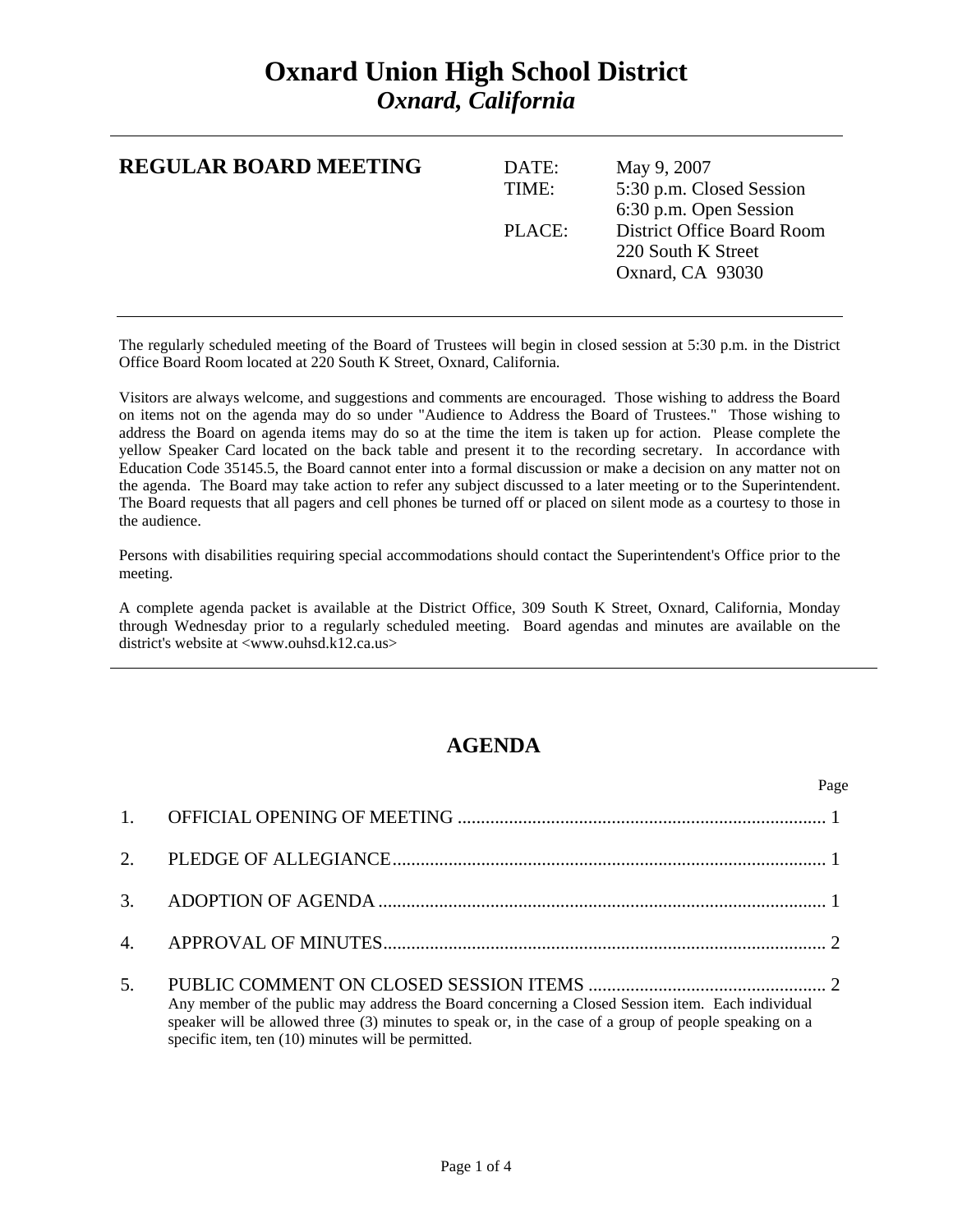Board Meeting Agenda May 9, 2007

|    |                 | Page                                                                                                                                                                                                                                                                                                                                                                                                                                                                                                                                                                                                                |
|----|-----------------|---------------------------------------------------------------------------------------------------------------------------------------------------------------------------------------------------------------------------------------------------------------------------------------------------------------------------------------------------------------------------------------------------------------------------------------------------------------------------------------------------------------------------------------------------------------------------------------------------------------------|
| 6. |                 | During this time, the Board may adjourn to Closed Session to discus confidential material relating<br>to the items listed below.                                                                                                                                                                                                                                                                                                                                                                                                                                                                                    |
|    | A.              | Public Employee Performance Evaluation [Government Code §54957]<br><b>District Superintendent</b>                                                                                                                                                                                                                                                                                                                                                                                                                                                                                                                   |
|    | <b>B.</b>       | Public Employee Appointment [Government Code §54957]<br>One position: Principal                                                                                                                                                                                                                                                                                                                                                                                                                                                                                                                                     |
|    | C.              | Conference with Legal Counsel - Existing Litigation [Government Code<br>$§54956.9(a)$ ]<br>C.1<br>One Claim Civil Case No. 238567<br>C.2<br><b>Unification Update</b>                                                                                                                                                                                                                                                                                                                                                                                                                                               |
|    | D.              | Conference with Agency Labor Negotiator [Government Code §54957.6]<br><b>Employee Organization:</b><br>Oxnard Federation of Teachers (OFT) –<br><b>Reclassification Study</b>                                                                                                                                                                                                                                                                                                                                                                                                                                       |
| 7. |                 |                                                                                                                                                                                                                                                                                                                                                                                                                                                                                                                                                                                                                     |
| 8. |                 | Those persons wishing to address the Board may do so at this time by completing a yellow Speaker<br>Card, located on the back table, and presenting it to the recording secretary. Please address your<br>comments to the Board President. Individual presentations are limited to three (3) minutes each, or in<br>the case of a group of people speaking on a specific items, ten (10) minutes will be permitted. Please<br>refer to the complete text of Oxnard Union High School District Board Policy 910: Procedures for<br>Communicating with the Board of Trustees, located in the front of the Board book. |
| 9. |                 |                                                                                                                                                                                                                                                                                                                                                                                                                                                                                                                                                                                                                     |
|    | A.<br><b>B.</b> | Bijou Beltran, Assistant Principal<br>➤<br>Erin Huizinga, Health/Science Teacher<br>➤                                                                                                                                                                                                                                                                                                                                                                                                                                                                                                                               |
|    | C.              | Consideration of Reclassification of Certificated Job Description:<br>➤                                                                                                                                                                                                                                                                                                                                                                                                                                                                                                                                             |
|    | D.<br>Ε.        | Regular Report: Student Representative to the Board, Melissa Ramirez  3                                                                                                                                                                                                                                                                                                                                                                                                                                                                                                                                             |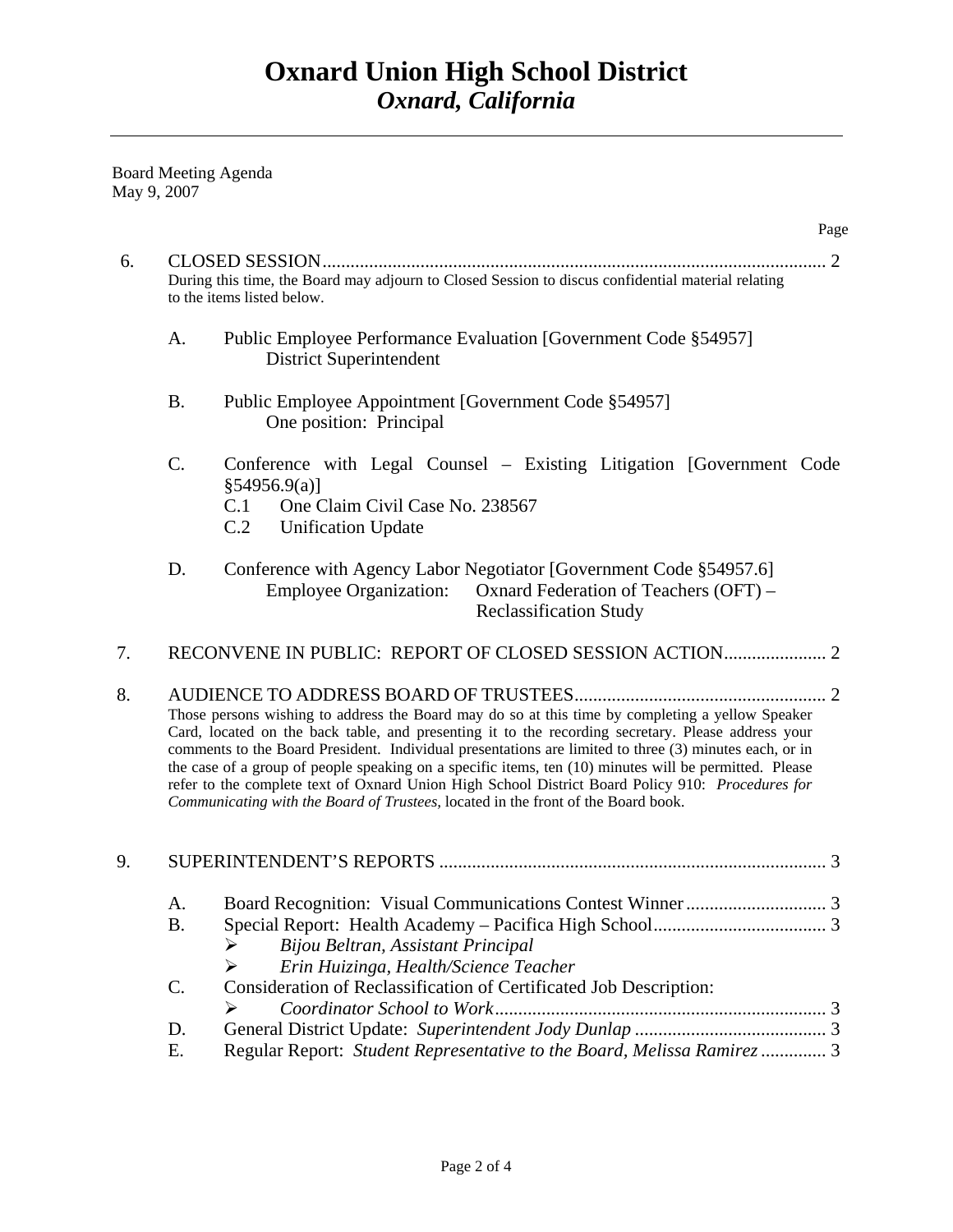## Board Meeting Agenda May 9, 2007

| 10.       |                                                                          | Page |
|-----------|--------------------------------------------------------------------------|------|
| A.        |                                                                          |      |
| <b>B.</b> |                                                                          |      |
| C.        | Consideration of Approval of Non-Public School Placement for Student     |      |
|           | Case Numbers Thirty-six through Thirty-eight, 06/07, According to the    |      |
|           | Recommendation of the Students' IEP Team and the Director of Special     |      |
|           |                                                                          |      |
| D.        | Consideration of Approval of Student Expulsions by Voluntary             |      |
|           | Agreement of the School Principal, the Student, and the Students'        |      |
|           |                                                                          |      |
| E.        | Consideration of Approval 2007-2008 Designation of CIF Representative    |      |
|           |                                                                          |      |
| F.        | Consideration of Approval Carl D. Perkins Vocational Secondary School    |      |
|           | Program Application and Plan for Funding for School Year 2007-2008.  4   |      |
| G.        |                                                                          |      |
| Η.        | Consideration of Approval of Management Plan for Financing Other         |      |
|           |                                                                          |      |
| I.        | Consideration of Approval of Agreement with Azusa Pacific University     |      |
|           |                                                                          |      |
| J.        | Consideration of Approval of Agreement with HealthMaster for Medi-Cal    |      |
|           |                                                                          |      |
| Κ.        | Consideration of Approval of Agreement between Oxnard Union High         |      |
|           |                                                                          |      |
| L.        | Consideration of Approval of the Proposal from Taft Electric for Stadium |      |
|           |                                                                          |      |
| M.        | Consideration of Approval the proposal from Zeller Electric for Well     |      |
|           |                                                                          |      |
| N.        | Consideration of Approval of Proposal from Pro West Landscaping, Inc for |      |
|           |                                                                          |      |
| O.        | Consideration of Approval of the Proposal from R. Chartrand              |      |
|           | Construction for Asphalt Work at Channel Islands High School             |      |
|           | Maintenance                                                              |      |
| P.        | Consideration of Approval of Renewal of Transition Partnership           |      |
|           |                                                                          |      |
| Q.        | Consideration for the Approval of the Contract to Kiwitt's General       |      |
|           |                                                                          |      |
| R.        | Consideration of Approval of Addendum to the Agreement and               |      |
|           | Memorandum of Understanding between Oxnard Union High School             |      |
|           |                                                                          |      |
| S.        |                                                                          |      |
| T.        |                                                                          |      |